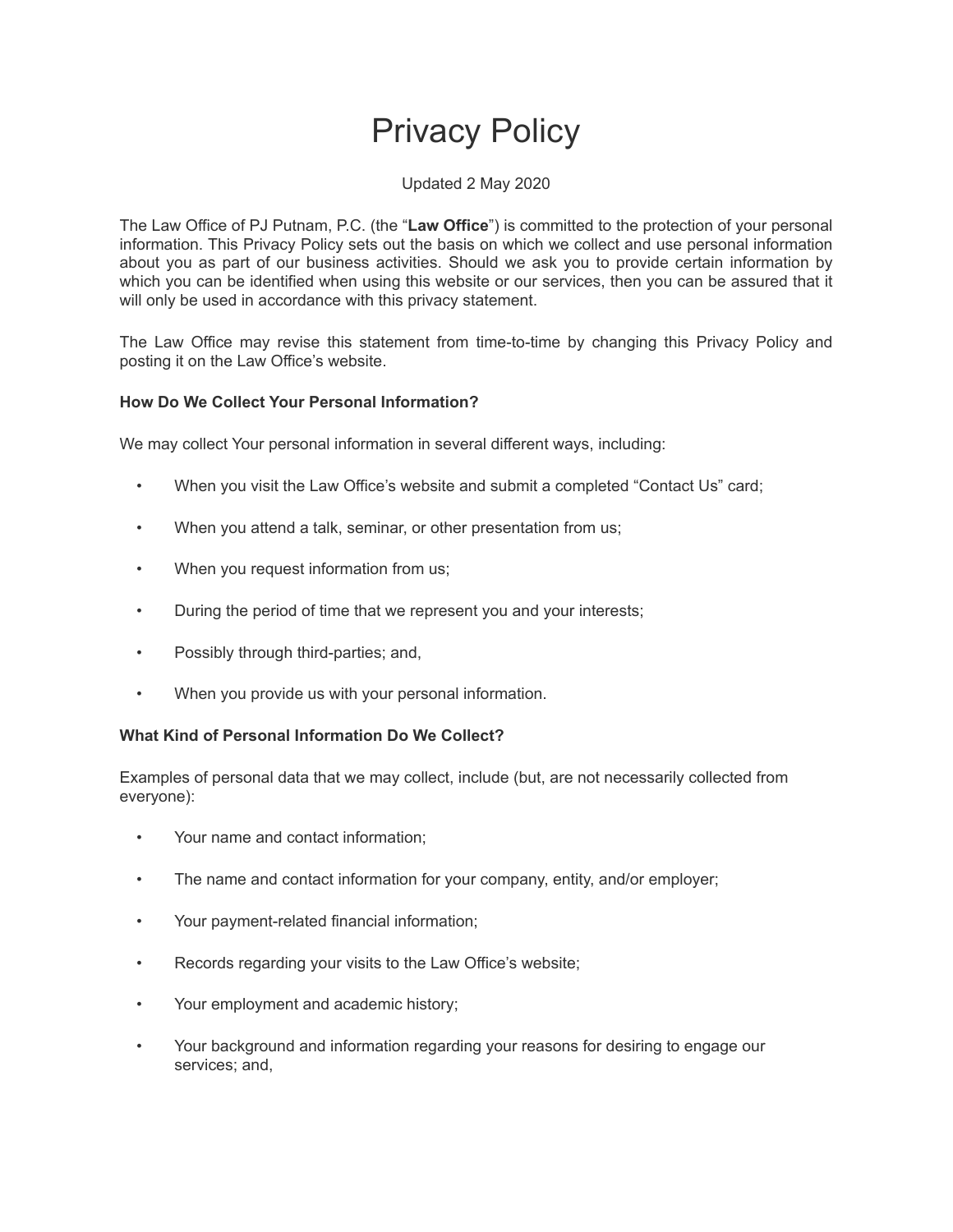• All other personal information that you provide to us.

## **How Do We Use Your Personal Information?**

We will only use your personal information when we have a legal basis to do so. The most general reasons for us to use your personal information involves or more of the following circumstances:

- Contractually, when you are a party;
- Compliance with the Law Office's legal obligations;
- During the course of the Law Office's providing legal services;
- When it is necessary to establish, exercise, or defend legal claims; and,
- When you consent for us to do so.

## **Sharing and Transferring Your Personal Information?**

The Law Office may share your personal information with any third-parties who provide services on the behalf of the Law Office. Further, the Law Office may disclose your personal information to our employees, agents, consultants and sub-contractors who assist us in running our business, including this website, or provide related services, and who are subject to security and confidentiality obligations.

During our engagement, it may be required that the Law Office transfer some of all your personal information outside the United States. Therefore, we may transfer your personal information between countries if it is required for a relevant purpose as described above. Please be aware that other countries may not provide the same level of protection as the laws of the United States and/or the Great State of Texas, as the case may be. However, we will ensure a level of protection for your personal information at least as protective as that required by the General Data Protection Regulation of the European Union (GDPR).

## **Security?**

As part of the Law Office's electronic security package, we have put in-place a system and set managerial procedures to safeguard and secure the information we collect online and on our systems.

#### **Links to Other Websites?**

The Law Office's website contains links to other websites. Please know that once you leave the Law Office's website, we do not have any control over that other website. Therefore, the Law Office cannot be responsible for the protection and privacy of any information which you provide while visiting such websites and such websites are not governed by this privacy statement. Exercise caution and review the privacy statements of third-party websites that you visit.

#### **What are Your Rights?**